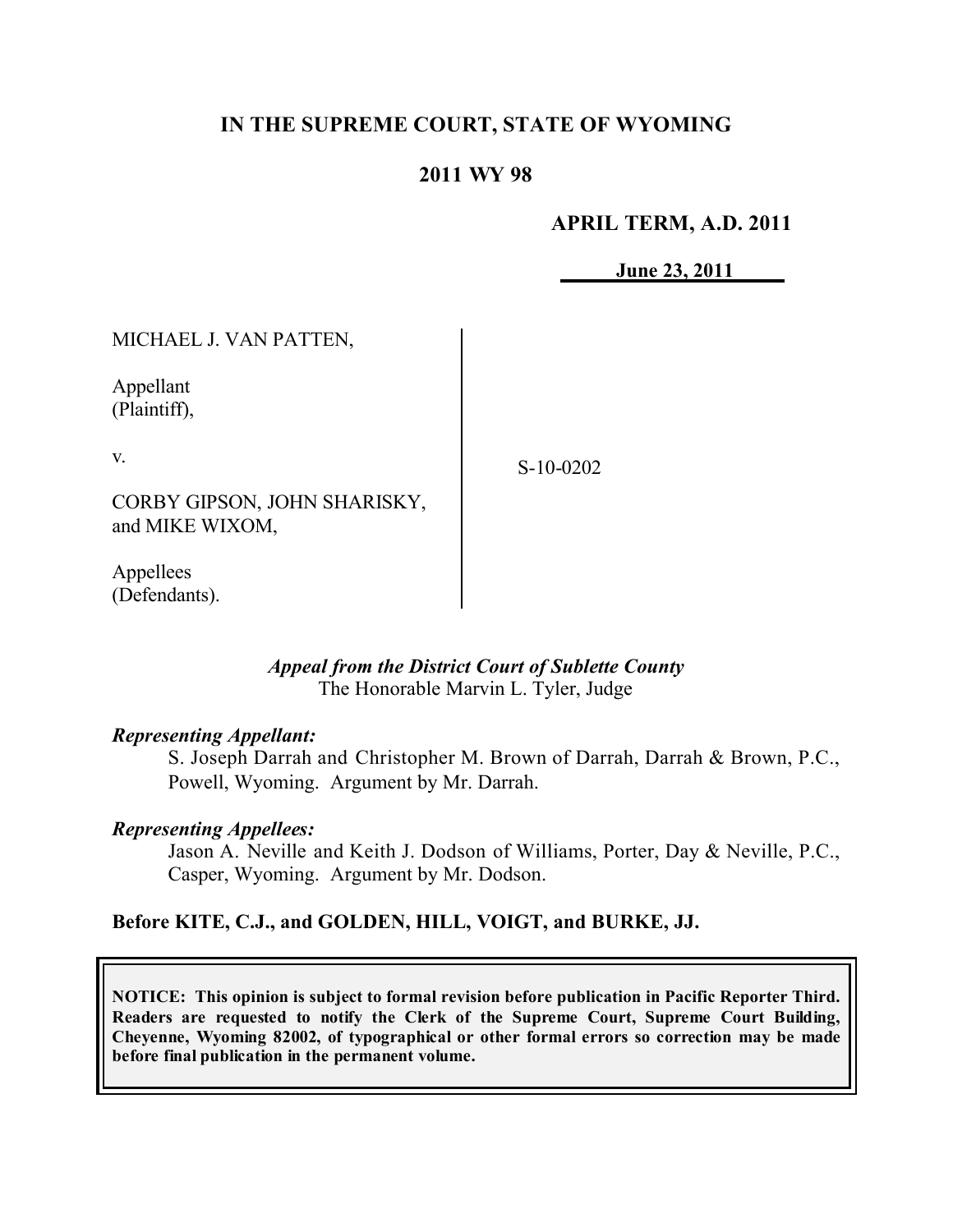## **KITE, Chief Justice.**

[¶1] Michael Van Patten was injured while working on a drilling rig. He filed suit against several of his co-employees, including Corby Gipson, John Sharisky and Mike Wixom, claiming their willful and wanton misconduct caused his injuries. The district court held as a matter of law that the co-employees' acts or omissions were not willful and wanton and granted their motion for summary judgment. Mr. Van Patten appeals, claiming there were genuine issues of material fact precluding summary judgment. We affirm.

### **ISSUES**

[¶2] Mr. Van Patten presents one issue for this Court's determination which we restate as follows:

Whether the district court erred in finding that the undisputed material facts demonstrate the co-employees' acts or omissions were not willful and wanton?

The co-employees state three issues which we paraphrase as follows:

I. Whether the district court correctly held their conduct did not constitute willful and wanton misconduct.

II. Whether the district court correctly found their violations of H&P International Drilling Company's (H&P) policies did not amount to willful and wanton misconduct.

III. Whether the district court correctly held that their individual acts could not be combined to establish willful and wanton misconduct on the part of each of them.

# **FACTS**

[¶3] Mr. Van Patten worked for H&P as an entry level floorman. The co-employees also worked for H&P, Mr. Gipson as driller and direct supervisor of the rig crew, Mr. Sharisky as assistant driller and Mr. Wixom as derrickman. In May of 2007 they were all working on H&P rig 287 in Sublette County, Wyoming.

[¶4] On May 5, 2007, the rig manager directed Mr. Gipson and his crew to pressure wash the derrick during their shift. The crew went to the driller's cabin where they discussed the operation and filled out a job safety analysis and personnel hoisting pre-job checklist for washing the derrick. Either Mr. Sharisky or Mr. Wixom told Mr. Van Patten to put on the manrider, a harness worn around the torso with a board attached to it to sit on. The manrider was used to hoist personnel when work needed to be performed on the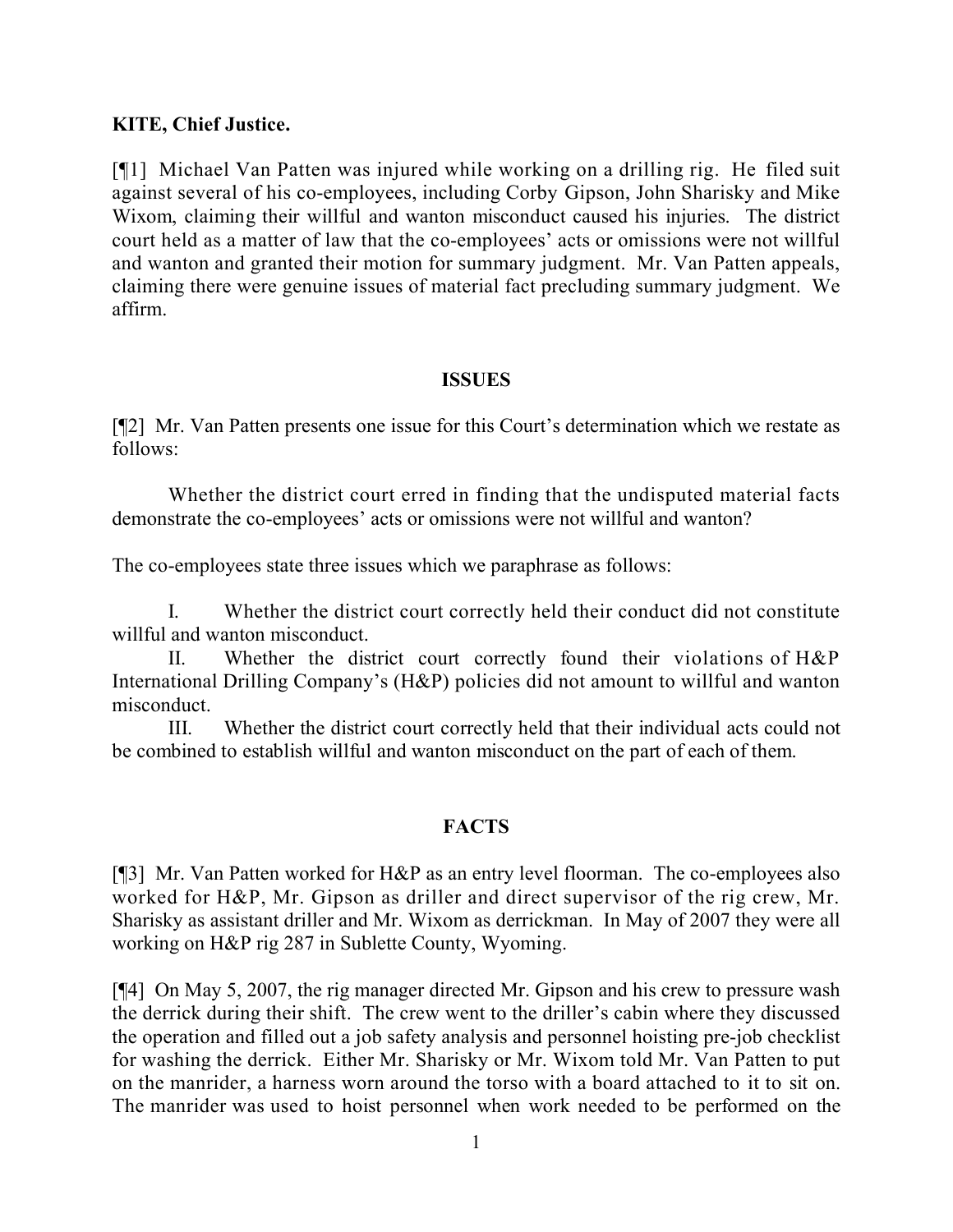derrick above the rig floor, in this case washing the derrick. The manrider was hooked to a cable, the tugger line, which ran from a hydraulic hoist located on the rig floor up through the derrickboard to the top of the derrick and back down. One crew member operated a hydraulic hoist to turn the tugger line and raise another crew member wearing the manrider into the air.

[¶5] At some point after Mr. Van Patten was in the manrider but still on the rig floor, the crew realized the tugger line had been pulled back out of the way by members of an earlier crew and locked with a mechanism called a storm gate located on the bottom of the derrickboard so that they could rack pipe without getting tangled in the tugger line. Unless the tugger line was freed, Mr. Van Patten could not reach parts of the derrick with the pressure washer.<sup>1</sup> It was decided to raise Mr. Van Patten in the manrider up under the derrickboard to open the storm gate and release the tugger line. At the time, no one filled out a job safety analysis or personnel hoisting pre-job checklist for using the manrider to open the storm gate and free the tugger line.

[¶6] Mr. Wixom operated the hoist to lift Mr. Van Patten up beneath the derrickboard. Mr. Wixom lost sight of Mr. Van Patten and asked Mr. Sharisky to spot for him. As Mr. Van Patten was attempting to open the storm gate to release the cable, Mr. Sharisky thought he saw him give the signal to be raised up. Mr. Sharisky signaled to Mr. Wixom to hoist Mr. Van Patten up. As Mr. Wixom did so, Mr. Van Patten was pulled into the derrickboard and sustained a compression fracture in his thoracic spine. After the incident, Mr. Gipson filled out the personnel hoisting checklist for the task of unlocking the storm gate and freeing the tugger line.

 $\overline{a}$ 

 $1$ . The testimony differed as to when the crew realized the tugger line was behind the storm gate and would have to be released in order to reach parts of the derrick with the pressure washer. An H&P memorandum written after the fact stated the rig manager told the crew at the 5:30 p.m. meeting on May 5, 2007, that a man would have to go up the derrick ladder to open the storm gate and release the tugger line. No one on the crew, including Mr. Van Patten, remembered the statement.

Mr. Van Patten testified that before he went up in the manrider, Mr. Gipson decided he wanted him to start washing the derrick in the area of the draw works. Mr. Van Patten testified that decision caused the scope of the operation to change from simply lifting him with the tugger line to wash the derrick, to lifting him initially up to the derrickboard to free the tugger line. According to Mr. Van Patten, he was only lifted once and that is when he was injured.

In contrast, Mr. Wixom testified that he helped Mr. Van Patten into the manrider, gave him the pressure washer and hoisted him up the tugger line to begin washing the derrick. He testified that about forty to fifty feet up, Mr. Van Patten signaled for him to stop and bring him down. Mr. Wixom testified that when Mr. Van Patten was down they discussed the need for someone to go to the derrickboard and release the tugger line. He testified they discussed how to best accomplish that and decided to lift Mr. Van Patten in the manrider and have him release the tugger line. Several other witnesses also testified that they saw Mr. Van Patten going up the tugger line and coming immediately back down before he was injured. The conflicting evidence concerning when the crew realized the tugger line was behind the storm gate does not affect our resolution of the question of whether a factual issue existed on the claim that the co-employees' actions were willful and wanton.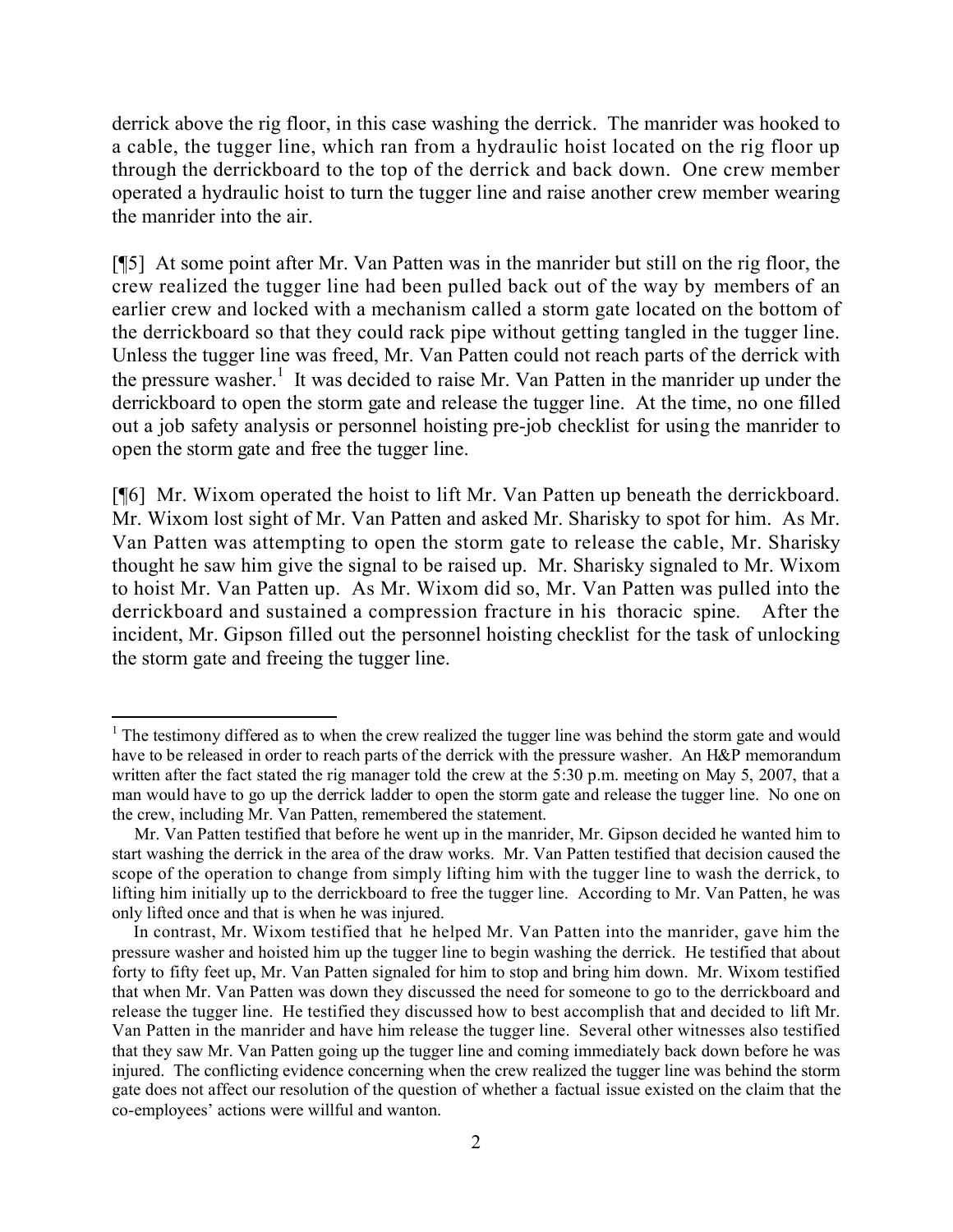[¶7] H&P investigated the accident and concluded the crew, and specifically the driller, Mr. Gipson, violated company procedure by allowing Mr. Van Patten to be lifted to the derrickboard to open the storm gate and free the tugger line without filling out a personnel hoisting pre-job checklist. H&P docked Mr. Gipson's pay \$1.00 per hour for a two week period. No action was taken against any other employees involved in the incident.

[ $[$ [8] Mr. Van Patten filed a complaint alleging his co-employees<sup>2</sup> acted recklessly, willfully and wantonly in various ways, including failing to perform a job safety analysis or obtain a permit before hoisting him in the manrider to release the tugger line, failing to instruct him on proper procedure for opening the storm gate, using the manrider instead of the ladder to ascend the derrick and open the storm gate, and operating the hydraulic hoist when he was under the derrickboard. The co-employees answered the complaint and the parties proceeded with discovery. The co-employees then filed a motion for summary judgment alleging there were no genuine issues of material fact supporting the claim that they acted willfully and wantonly and they were entitled to judgment as a matter of law. The district court convened a hearing and, after considering the parties' respective positions, granted the co-employees' motion. Mr. Van Patten timely appealed.

### **STANDARD OF REVIEW**

[¶9] When reviewing an order granting summary judgment, we consider the record *de novo*. *M & M Auto Outlet v. Hill Inv. Corp*., 2010 WY 56, ¶ 11, 230 P.3d 1099, 1104 (Wyo. 2010). Our duty is identical to that of the district court, we review the same material and we follow the same standards. *Id*. Summary judgment is appropriate if there are no genuine issues of material fact and the prevailing party is entitled to judgment as a matter of law. *Id*. We consider the record in the light most favorable to the party opposing the motion, giving that party all favorable inferences that can be drawn from the facts contained in the affidavits, depositions and other material properly appearing in the record. *Id*.

### **DISCUSSION**

[¶10] The rights and remedies set forth in the Wyoming Worker's Compensation Act for an employee injured in the course of his or her employment are in lieu of other remedies against the employer and co-employees, "unless the employees intentionally act to cause physical harm or injury to the injured employee." Wyo. Stat. Ann. § 27-14-104(a) (LexisNexis 2009). This Court has equated the phrase "intentionally act to cause

 $\overline{a}$ 

 $2$  Mr. Van Patten named several other co-employees in his complaint. After conducting discovery, the parties stipulated to their dismissal and the district court so ordered.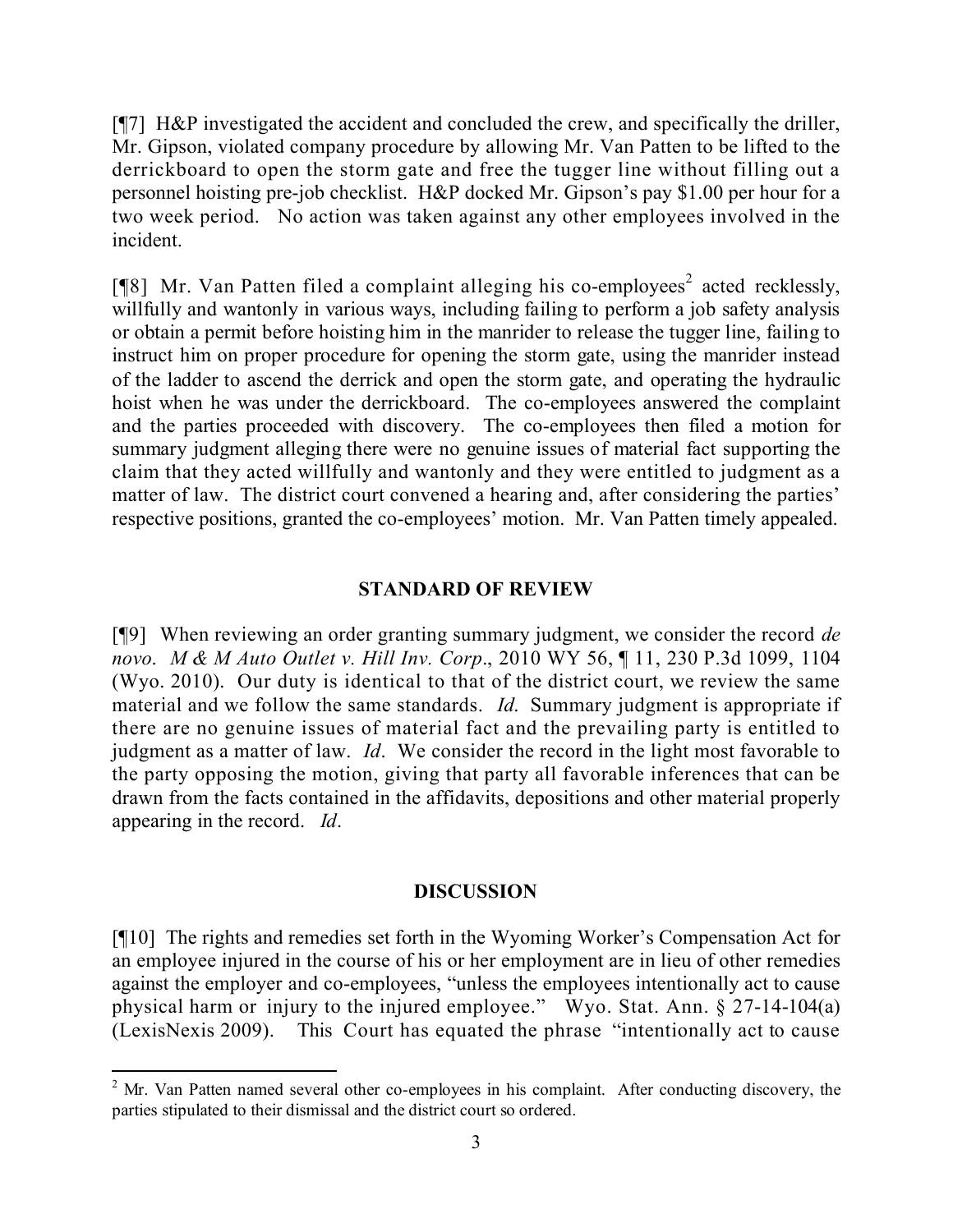physical harm or injury" to the concept of "willful and wanton misconduct." *Bertagnolli v. Louderback,* 2003 WY 50, ¶ 15, 67 P.3d 627, 632 (Wyo. 2003). Thus, to survive the co-employees' motion, Mr. Van Patten was required to submit evidence establishing that genuine issues of material fact existed as to whether their acts or omissions were willful and wanton. To make that showing, Mr. Van Patten had to submit evidence showing the co-employees had knowledge of the dangerous condition and demonstrated a disregard of the danger through intentional acts. *Id.*, ¶ 19, 67 P.3d at 634.

[¶11] We applied this standard in *Bertagnolli* to conclude the evidence demonstrated the existence of factual issues precluding summary judgment. Mr. Bertagnolli worked in a trona mine in Sweetwater County. He presented evidence that his supervisor instructed him to work in the shuttle belt area of the mine while the shuttle belt was operating. When he said he would not work in the area unless the belt was locked out, his supervisor told him that he could be fired if he did not do the job as instructed. Mr. Bertagnolli asked that the union steward be contacted to resolve the issue. However, while waiting for the union steward, he began the work he had been told to do because he believed he would be fired otherwise. As he was working, the rail car started to travel back toward him, the cable beneath his feet began to move, he tripped, and his right foot caught in the pinch point between a steel cable and sheave wheel, severing the back of his foot. We reversed the order granting summary judgment, finding that the evidence Mr. Bertagnolli presented raised genuine issues of material fact as to his supervisors' knowledge of the dangers of working in the shuttle belt area while it was operating and whether they intentionally disregarded those dangers when they required Mr. Bertagnolli to work in the area without locking out the belt.

[¶12] In *Hannifan v. American Nat'l Bank of Cheyenne*, 2008 WY 65, 185 P.3d 679 (Wyo. 2008), we applied the *Bertagnolli* standard to uphold a jury verdict finding the acts and omissions of two co-employee supervisors to be willful and wanton. Leslie Butts was operating a large piece of machinery in a narrow boxcut on the floor of an open pit mine when a rock fell from a high side wall and landed on top of the machinery, leaving him a paraplegic. His supervisors claimed it was an extremely unusual event and that the rock shot out of the wall fifty-three feet into the center of the pit without ever hitting any of the catch benches intended to catch rubble that sloughed off the walls. Mr. Butts presented evidence that an official report indicated the pit was "scary" earlier in the day, other employees had told the supervisors they would not work in the area, and earlier sloughs had hit machinery in the middle of the pit and blocked traffic. He also presented evidence that the catch benches were full and, therefore, ineffective in guarding against the danger of sloughs; unlike every other area of the mine, there were no catch benches on the high walls above the boxcut; the machinery he was operating did not have required equipment that would have protected him; the boxcut was narrower, the high walls were steeper and the catch benches were not in compliance with the mine control plan; although other employees expressed concern to the supervisors about the dangerous condition of the pit, the supervisors decided against closing the area down; and the injury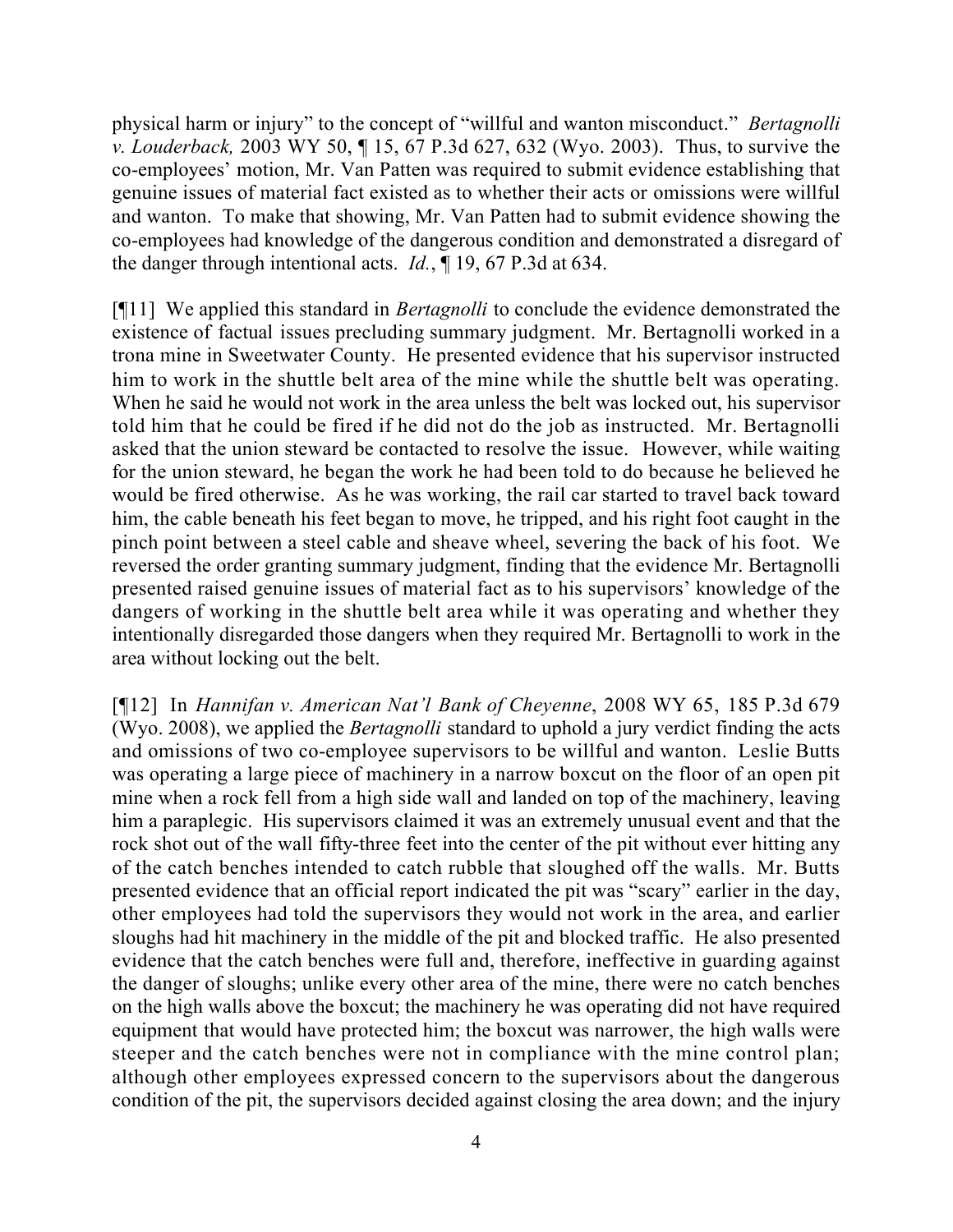of another employee in an earlier slough incident provided warning of problems with the high walls but no action was taken to address the problems.

[¶13] In *Loredo v. Solvay America, Inc*., 2009 WY 93, 212 P.3d 614 (Wyo. 2009), we upheld a district court's order granting summary judgment for a co-employee supervisor finding there were no disputed facts on the issue of whether he acted willfully and wantonly to cause the injury. Mr. Loredo was employed by a mine to drive metal bolts into the rock ceiling to prevent collapse or falling rock. His bolter became stuck and he attempted to free it by moving it backward and forward. As he worked to free the bolter, he inadvertently drove under the unbolted ceiling. A slab of rock fell and hit him, leaving him a quadriplegic. Mr. Loredo presented evidence that he expressed concern to his supervisor about his defective bolter and the supervisor advised him to go ahead and use it and they would fix it during the down shift. He claimed he raised safety concerns with his supervisor who willfully, wantonly and intentionally disregarded them. After reviewing the evidence in the light most favorable to Mr. Loredo, including evidence that his supervisor complied with the mine's roof bolting plan and assured Mr. Loredo that the roof bolter would be fixed during the down shift, we concluded the district court properly granted summary judgment.

[¶14] Most recently, in *Formisano v. Gaston*, 2011 WY 8, 246 P.3d 286 (Wyo. 2011), we affirmed an order granting summary judgment to a co-employee, concluding there were no factual issues for a jury as to whether he intentionally acted to cause harm to the plaintiff. Mr. Formisano was injured when he and Mr. Gaston were returning from a work site late at night in a company vehicle, Mr. Gaston fell asleep at the wheel and the vehicle went off the road and into a ditch. Testimony was presented that Mr. Gaston violated company policy by driving when he was too tired to do so safely and could have called for replacements rather than working late to finish the job, could have called to have someone drive them from the job site, or could have obtained permission to stay in a motel near the site. We stated:

> Being tired, but "feeling okay," Gaston got in the driver's seat after a long day's work, intending to drive home to Gillette, less than two hours away. Even assuming that some of the late hours of work could have been avoided by Gaston, we do not see this conduct as meeting the test for co-employee liability under the Wyoming Worker's Compensation Act. While there certainly was some possibility of Gaston falling asleep and causing an accident, we cannot say that Gaston intentionally acted to cause physical harm to Formisano, or that these circumstances were such "that a reasonable person would know, or have reason to know, that such conduct would, in a high degree of probability, result in harm to another."

*Id.*, **[26, 246 P.3d at 293.**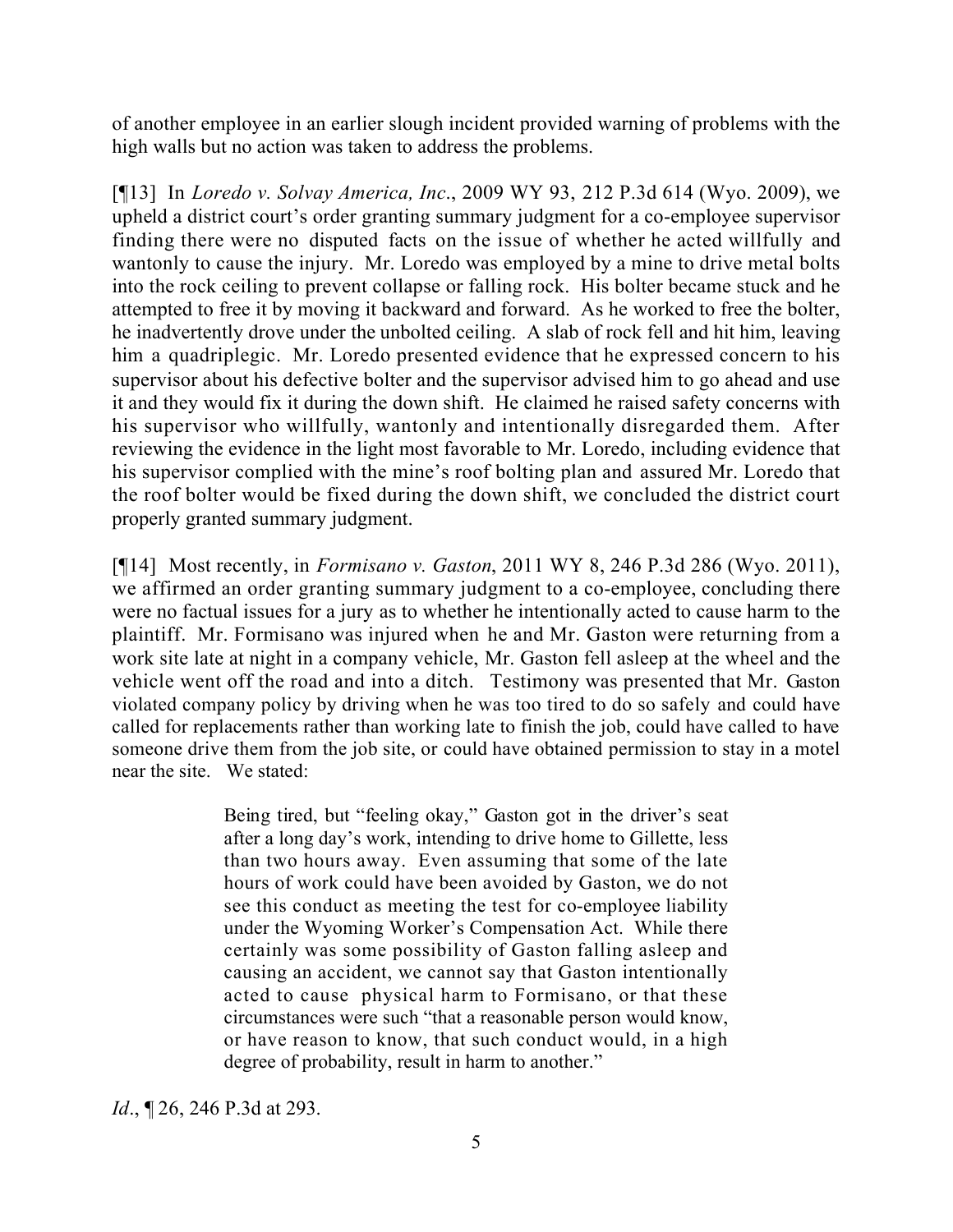[¶15] With this precedent in mind, we turn to consideration of the evidence presented in the current case, viewing it in the light most favorable to Mr. Van Patten. Mr. Van Patten testified that he arrived at the rig at 5:30 p.m. on May 5, 2007. He attended the safety meeting where the rig manager instructed the crew members to wash the derrick during their shift. Mr. Van Patten and Mr. Gipson testified there was no discussion at the meeting about how the crew was to go about washing the derrick. Mr. Gipson testified specifically that the rig manager who conducted the meeting did not mention that the crew would have to free the tugger line from the storm gate in order to clean the derrick.

[¶16] Mr. Van Patten testified that he left the meeting, performed some other tasks and then Mr. Sharisky told him that Mr. Gipson wanted him to start washing the derrick. Mr. Van Patten testified that he had washed the rig before, the pressure washer was standard equipment and he was comfortable using it. He testified that either Mr. Sharisky or Mr. Wixom told him to put on the manrider. He had used the manrider a couple of times before and knew how to put it on, but he had not previously worn it when washing the rig. After he was in the manrider, Mr. Wixom attached him to the tugger line with a hook located on the front of the harness. Mr. Wixom hooked a safety line to the back of the harness and Mr. Van Patten tied the pressure washer to one of the harness straps.

[¶17] Mr. Van Patten testified that after he was hooked up, Mr. Gipson signaled to Mr. Wixom from the driller's cabin and said that he wanted the washing to start in the vicinity of the draw works. Mr. Van Patten testified that in order to accomplish that, they had to free the tugger line from the storm gate where the earlier crew had placed it while they racked pipe. Mr. Van Patten had not previously worked in the derrickboard area nor had he opened or closed a storm gate. He testified that he asked Mr. Sharisky and perhaps Mr. Wixom whether they needed to do a second job safety analysis and get a manrider permit.<sup>3</sup> They responded that the rig was not in operation, nothing was running, they needed to get the rig cleaned and they would fill out the forms later. Mr. Van Patten testified that Mr. Sharisky and Mr. Wixom seemed comfortable going ahead with having him free the tugger line without a job safety analysis and permit and so he was comfortable, too; he did not feel unsafe. He testified that if he had been concerned about the safety of what he was instructed to do, he would have said so.

[¶18] Mr. Van Patten testified that he untied the pressure washer and left it on the rig floor. He said Mr. Wixom unhooked the safety harness and ran him up the tugger line to underneath the derrickboard to open the storm gate and free the tugger line. When Mr. Van Patten was up as far as he could go under the derrickboard, he signaled for Mr. Wixom to stop. He tried to open the storm gate but could not get it loose. The next thing he knew, he was being raised up again. His head hit the derrickboard, knocking his hard

<sup>&</sup>lt;sup>3</sup> It is not clear what Mr. Van Patten meant by a manrider "permit." We presume he meant the personnel hoisting pre-job checklist.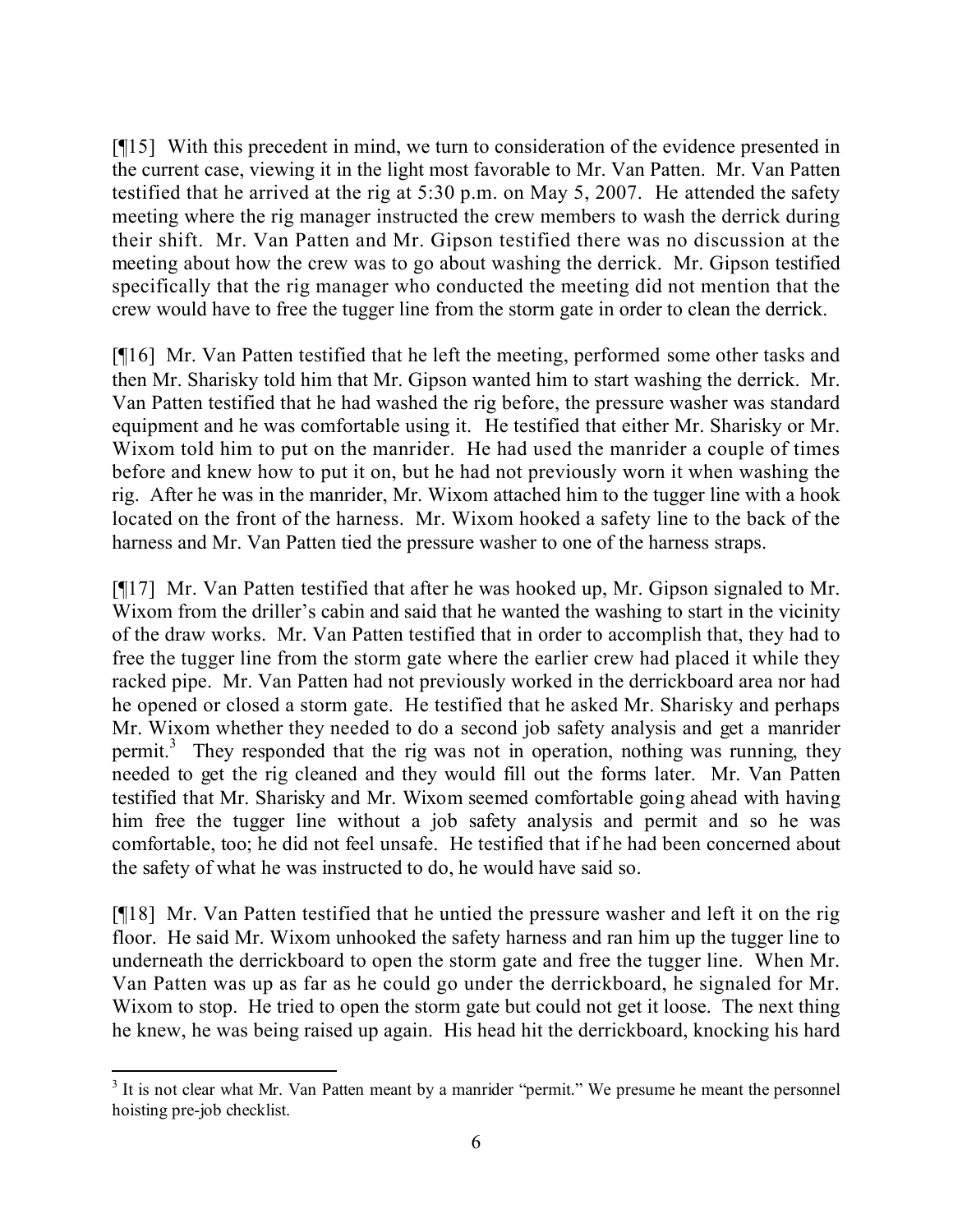hat off. As the hoist continued to pull him upward, his body was smashed against the derrickboard. He yelled and Mr. Wixom stopped the hoist. Mr. Van Patten then felt himself being lowered down to the rig floor. He testified that he asked Mr. Wixom and Mr. Sharisky what happened and Mr. Sharisky said he thought he saw Mr. Van Patten signaling to be raised up. Mr. Van Patten testified he told them he had not signaled; he was trying to get the storm gate open.

[¶19] Mr. Gipson was in the driller's cabin when Mr. Wixom hoisted Mr. Van Patten up to the derrickboard to release the tugger line. He testified that he did not see Mr. Van Patten hit the derrickboard; he only saw Mr. Sharisky running and a hard hat falling. Mr. Sharisky testified that he had asked Mr. Wixom to fill in for him at the hoist while he went to the bathroom and had not returned to the rig floor when the decision was made to use the manrider to free the tugger line or when Mr. Wixom began hoisting Mr. Van Patten up to the derrickboard.

[¶20] Mr. Sharisky and Mr. Wixom testified that Mr. Sharisky was in the driller's cabin when Mr. Wixom indicated he needed a spotter. Mr. Sharisky testified he went to assist and saw Mr. Van Patten up near the derrickboard. He testified that he told Mr. Wixom to stop the hoist. He saw Mr. Van Patten raise and lower the storm gate with his left hand while holding onto the tugger line with his right hand. He then saw him grab the tugger line with his left hand and raise his right hand to signal "up." Mr. Sharisky signaled Mr. Wixom to raise him up easy. Within seconds, he saw Mr. Van Patten's hard hat fall off, and told Mr. Wixom to lower him to the floor.

[¶21] Mr. Wixom's testimony was similar to Mr. Sharisky's except that he thought he remembered Mr. Sharisky being part of the discussion about using the manrider to lift Mr. Van Patten to free the tugger line. Mr. Wixom testified that he thought Mr. Sharisky returned to the driller's cabin after that discussion and then came back to the rig floor when Mr. Wixom needed a spotter. He testified Mr. Sharisky came back up on the floor and signaled him to raise Mr. Van Pattern up slow and easy. Mr. Wixom testified the hard hat fell and Mr. Sharisky told him to stop and bring Mr. Van Patten down.

[¶22] Mr. Van Patten testified he had no reason to believe his co-employees acted intentionally when they caused him to be raised and smashed into the derrickboard. He said he had no evidence that they intentionally sent him up the tugger line in the manrider thinking that he would get hurt. However, he testified that Mr. Gipson, Mr. Sharisky and Mr. Wixom failed to properly plan the operation after it was decided to hoist him up to free the tugger line in the manrider. Mr. Van Patten testified that they did not complete the required forms before sending him up to release the tugger line because they were in a hurry.

[¶23] As driller, Mr. Gipson was responsible for determining whether or not the manrider should be used. He testified he believed the manrider was the safest, easiest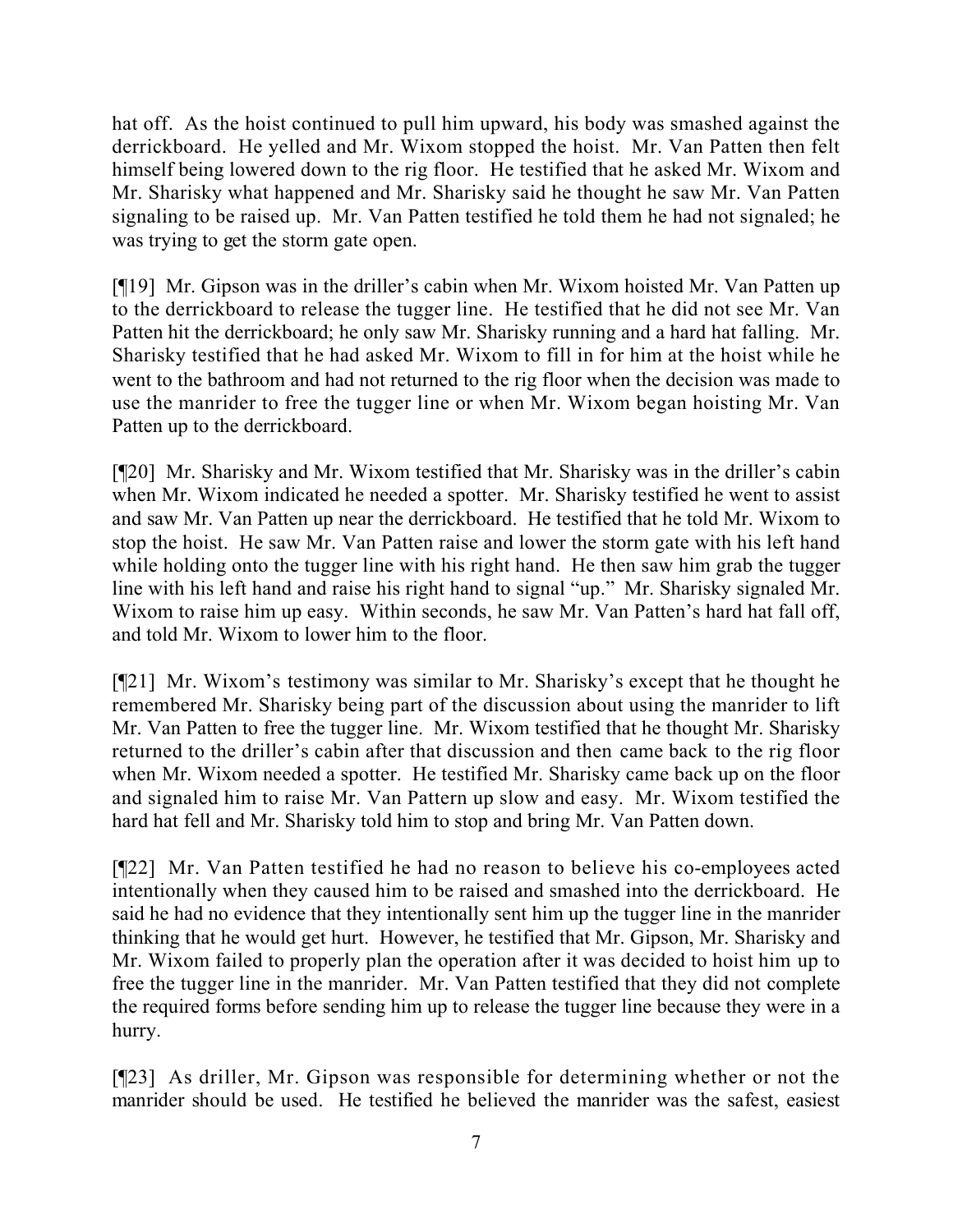way to release the tugger line. He said he would not have allowed it if he had felt it was unsafe. He also testified it was routine for someone to ride up on the tugger line in the manrider to open a storm gate. He testified he did not know until H&P docked his pay after Mr. Van Patten was injured that he had violated company policy by not using the alternative means of sending someone up the derrick ladder to release the tugger line from the top of the derrickboard. Mr. Gipson acknowledged that job safety analyses and job checklists were to be filled out before a job commenced. He also acknowledged the H&P policy stating that hoisting a crew member with a manrider was to be done only when there was no other less hazardous means to accomplish the task.

[¶24] Mr. Sharisky testified that when he came onto the rig floor and saw Mr. Van Patten in the manrider below the derrickboard his first thought was that Mr. Van Patten would not be able to release the tugger line while in the manrider because it was hooked to the same line he was trying to release. Even so, Mr. Sharisky testified he did not stop the operation because he thought he saw Mr. Van Patten performing the task. He testified he would have stopped it if he had thought it was unsafe. He also testified that Mr. Van Patten could have signaled to be brought down at any point and was obligated to do so if he felt it was not safe. Mr. Sharisky testified that it was his job to fill out the pre-job checklist for using the manrider and in order to do that he would have had to inspect and possibly should have seen that the tugger line was behind the storm gate. Mr. Sharisky acknowledged that the ladder could have been used to get a man to the derrickboard to release the tugger line.

[¶25] Mr. Wixom testified that although he ended up operating the tugger line hoist in Mr. Sharisky's absence, he was working that night as floorhand just like Mr. Van Patten and had no supervisory authority over him. Mr. Wixom also testified he had removed the tugger line from the storm gate in a manrider two or three times himself before Mr. Van Patten's injury. He testified he did not recall anyone on the night Mr. Van Patten was injured expressing a safety concern about using the manrider to free the tugger line. He testified that if anyone had expressed concern they would have found an alternative means of performing the operation. He also testified that in his experience job safety analyses were sometimes discussed before a task was performed and written up later.

[¶26] H&P conceded that a written job safety analysis and pre-job checklist for personnel hoisting were not completed at the time the operation was modified from using the manrider to hoist Mr. Van Patten simply to wash the derrick, to using it to hoist him to open the storm gate. In its report concerning the decision to dock Mr. Gipson's pay, H&P stated that he had agreed the incident "that occurred because of failing to fill out the checklist was his fault as a result of his poor planning." Also, in a post-investigation memo, H&P listed the following lessons learned from the incident: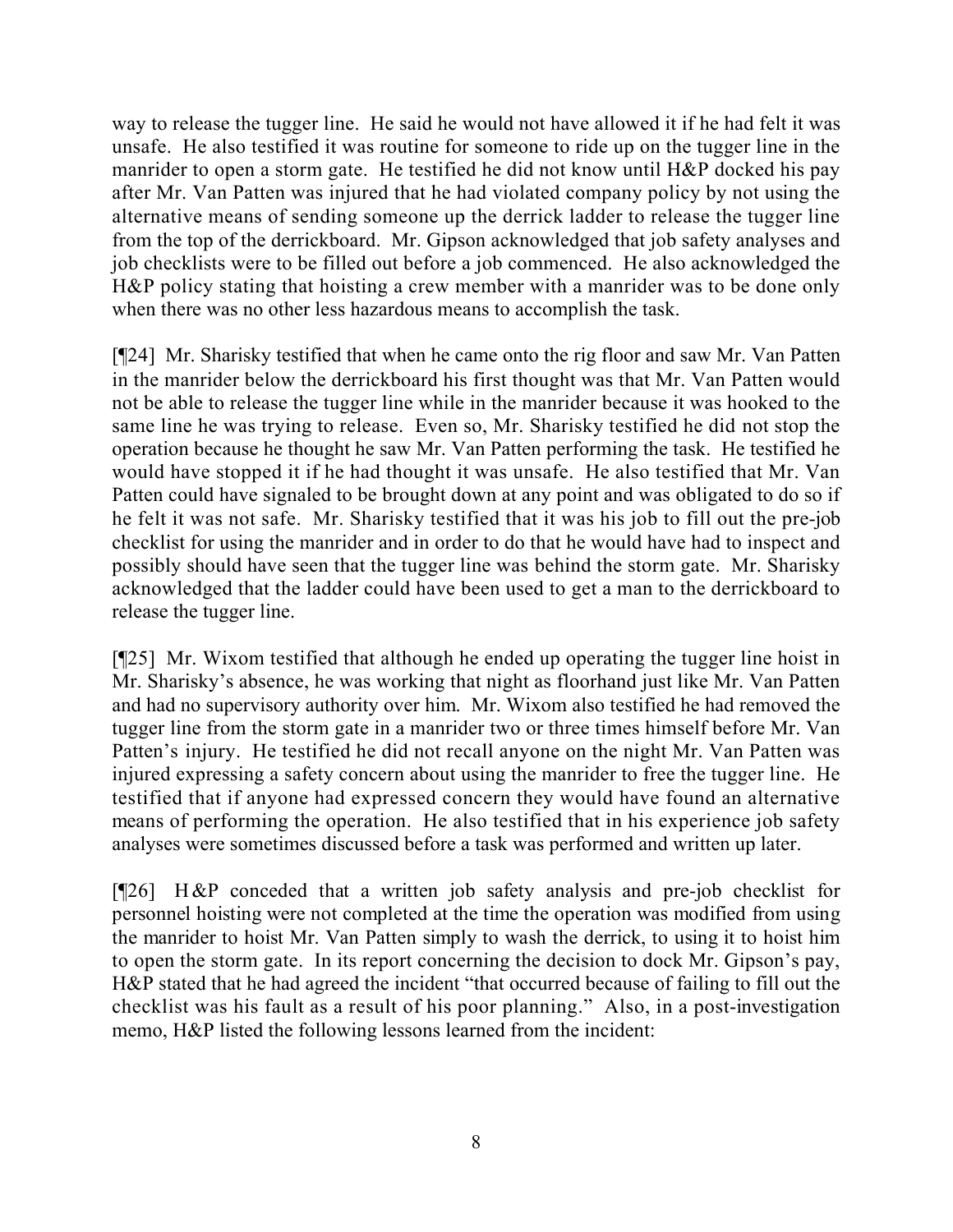(1) Never use the rig floor hoist as a means of transportation to a stationary area up in the derrick, such as the derrickboard;

(2) Utilize fixed ladders, portable ladders and stairs where available to access work stations and equipment in the mast;

(3) conduct manriding operations only as a last resort when no other means of egress into the mast is available;

(4) Reminder: Per H&P's written personnel hoisting/manriding procedure Rig Managers are the designated supervisor for all non-routine manriding operations. Non-routine manriding operations require[] the Rig Manager's written approval on the personnel hoisting checklist. Opening a storm gate is a non-routine task.

(5) When the job scope changes, (i.e. from pressure washing the lower section of the mast to opening the storm gate at the derrickboard), assess the hazards associated with the new task before starting the new task.

[¶27] Viewing this evidence in the light most favorable to Mr. Van Patten, we conclude no genuine issues of material fact existed and the co-employees were entitled to judgment as a matter of law on the claim that they acted willfully and wantonly. No evidence was presented showing that any of the co-employees intentionally acted to cause Mr. Van Patten physical harm. Nor was evidence presented showing that they had knowledge of, and intentionally disregarded, the danger associated with using the manrider to open the storm gate.

[¶28] As reflected above, Mr. Van Patten testified that he had no evidence and no reason to believe that in using the manrider to open the storm gate his co-employees acted intentionally to harm him or with knowledge of the danger. Mr. Gipson testified that he believed the manrider was the safest way to release the tugger line and would not have allowed it if he had felt it was unsafe. He also testified use of the manrider to open the storm gate was routine and he did not know until after Mr. Van Patten was injured that it violated company policy.

[¶29] Mr. Sharisky similarly testified that if he had thought using the manrider to open the storm gate was unsafe, he would have stopped it. Mr. Wixom testified that if anyone had voiced a concern that what they were doing was unsafe, the crew would have found an alternative means to unlock the storm gate. Mr. Wixom also testified that prior to Mr. Van Patten's injury he had used a manrider to remove the tugger line from the storm gate two or three times himself.